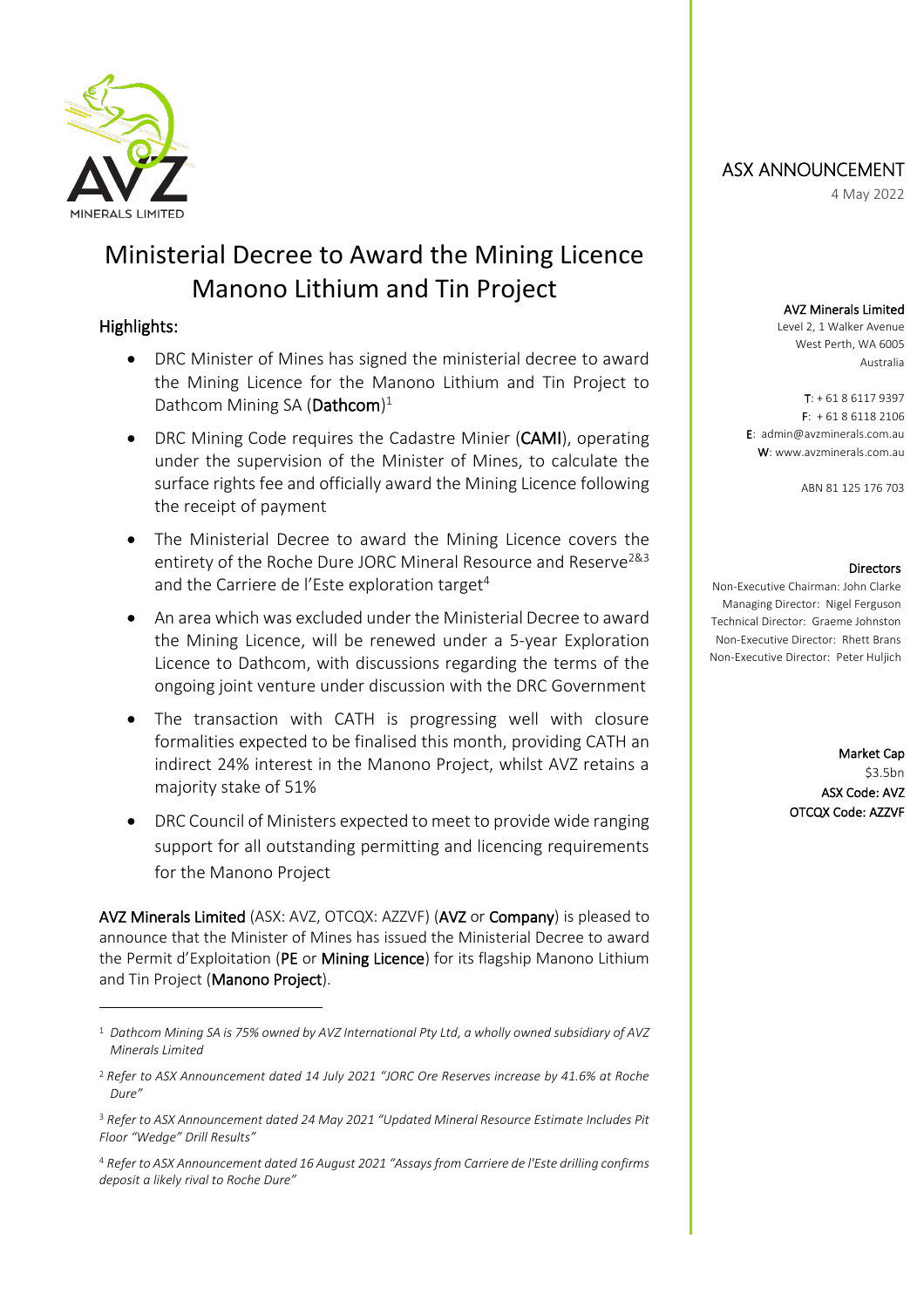### Award of the Mining Licence

The signing of the Ministerial Decree to award the Mining Licence to Dathcom Mining SA (Dathcom), in which AVZ holds a 75% interest via its wholly owned subsidiary AVZ International Pty Ltd (AVZI), is now with the Cadastre Minier (CAMI), which operate under the supervision of the Minister of Mines, to officially award the Mining Licence. In accordance with DRC Mining Code, CAMI are required to calculate the surface rights fees payable by Dathcom and provide the Mining Licence following receipt of this payment.

The Mining Licence to be issued, will cover the entirety of the Roche Dure JORC Mineral Resource $^3$  (401  $\,$ million tonnes at Li<sub>2</sub>0 1.65%) and the Carriere de l'Este exploration target<sup>4</sup>.

The Ministerial Decree excludes a portion of the land holding to the north, which will be required to be renewed under a 5-year Permit de Research (PR or Exploration Licence) to Dathcom, with discussions regarding the terms of the ongoing joint venture agreement on the PR to be finalised with the DRC Government in the near future, in addition to finalising discussions for the Collaboration Development Agreement with DRC Council of Ministers to provide wide ranging support for the Manono Project.

AVZ's Managing Director, Mr. Nigel Ferguson, said: "The receipt of the Ministerial Decree to award the Mining Licence is leading to a watershed moment for AVZ and our partners, with the official award of the Mining Licence from CAMI expected in a matter of days.

This paves the way for AVZ to start developing what is arguably one of the most important new mining projects in the world that will significantly contribute to the global green energy transition, while also uplifting the lives of the Congolese people who will contribute and receive sustained benefits from the Project for many decades to come.

The Company is advancing its early works program ahead of a Final Investment Decision to commence major works and first SC6 production toward the later months of 2023.

We have maintained a strategic approach to developing our world-class Manono Project and we will continue to tick every box that will deliver long-term value to what we believe is the largest global hardrock lithium resource, based on current Proved and Probable Ore Reserves."

#### AVZ's Majority Interest in the Manono Project

Following the official award of the Mining Licence, and under the terms of the Joint Venture Agreement, La Congolaise D'Exploitation Miniere SA (Cominiere) who owns 25% of Dathcom will cede 10% of its interest to the DRC Government.

AVZI is in advanced discussions with the DRC Government regarding the purchase of Cominiere's remaining 15% interest in Dathcom exercising AVZI's rights under terms of the existing Dathcom Shareholder Agreement.

AVZ confirms that it retains legal title to a 75% interest in the Manono Project and is progressing the sale of an indirect 24% project interest to Suzhou CATH Energy Technologies under a multi-faceted Transaction Implementation Agreement (TIA), which is due to complete this month<sup>5</sup>.

Post completion of the TIA, AVZ will hold an indirect interest in 51% of the Manono Project (excluding the 15% interest to be acquired from Cominiere, which is subject to ongoing discussions with the DRC Government).

<sup>5</sup> *Refer to ASX Announcement dated 2 May 2022 "Extension of End Date to the Transaction Implementation Agreement"*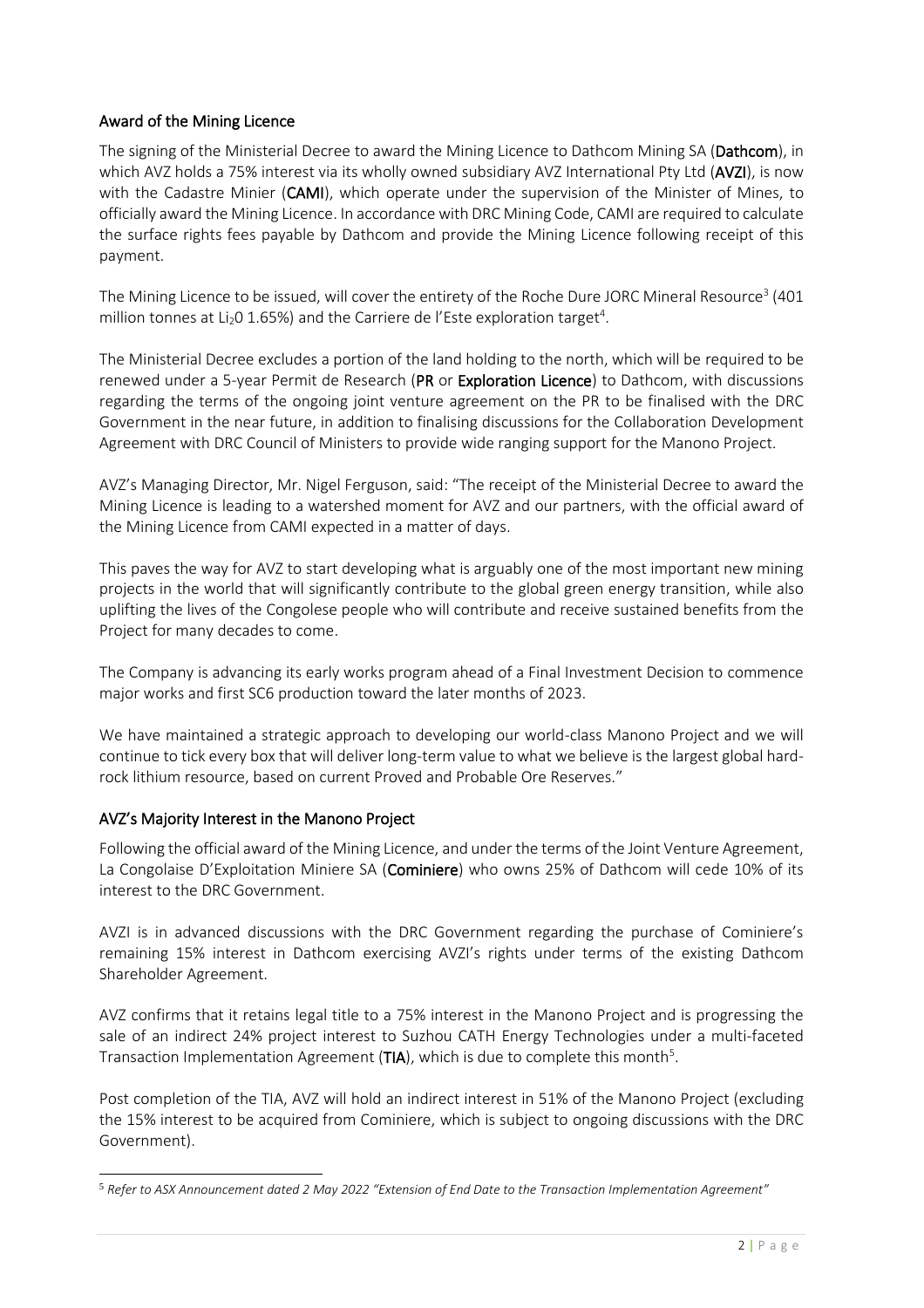#### Media speculation

AVZ makes reference to recent media speculation in respect of several matters in connection with AVZ's interest in the Manono Project, which the Company considers spurious and immaterial, including:

- A reference to a decision by 'Le Tribunal de Grande Instance' in the DRC (Tribunal Decision) in respect of a claim by Dathomir Mining Resources SARL regarding the validity of a share certificate and an extract of a shareholders' registry from Dathcom (Dathomir Claim).
- A claim that Cominiere has transferred a 15% interest in Dathcom to Jin Cheng Mining Company Limited (Cominiere Transfer Claim).

The Company notes that the Tribunal Decision does not purport to (nor does it, in fact or under DRC law) have any effect on:

- AVZ's 75% equity interest in the Manono Project, to which AVZ holds good legal title; or
- the sale and purchase agreements under which AVZ acquired that interest (which AVZ has duly performed and completed and which have not been terminated or annulled by any order, letter or otherwise).

Rather, the Tribunal Decision is:

- in respect of proceedings that have been pursued vexatiously and without foundation or merit, and to which neither AVZ nor AVZI is a party;
- subject to an appeal which has the effect, under DRC law, of suspending the Tribunal Decision; and
- the subject of a request on 1 February 2022 by the DRC Minister of Justice, that the DRC General Inspectorate of Judicial and Penitentiary Services, examine the case and that, pending the examination, nothing be done on the case.

In relation to the Cominiere Transfer Claim, the Company notes any such purported transfer would be restricted under the terms of the existing shareholders agreement between the Dathcom shareholders and accordingly, any purported transfer of the 15% interest to a third party would be a material breach of the pre-emptive rights contained in the existing Shareholders Agreement owed to AVZI, invalid and of no force or effect.

The Company has considered each of the Dathomir Claim and Cominiere Transfer Claim in detail and believes them to each be spurious in nature, without merit, contain fundamental and material errors, and have no substance or foundation in fact or law. The Company is continuing to take all necessary actions to resist these vexatious and meritless claims and to protect Dathcom's and its interests, and the Company will consider all options including engaging with the DRC Government and seeking international law remedies.

This announcement was authorised for release by the Board of Directors of AVZ Minerals Limited.

For further information, visit [www.avzminerals.com.au](http://www.avzminerals.com.au/) or contact:

**Mr. Jan de Jager or Mr. Ben Cohen Media Enquiries:** Joint Company Secretary Mr. Peter Harris AVZ Minerals Limited Peter Harris & Associates Phone: +61 8 6117 9397 Phone: +61 (0) 412 124 833 Email[: admin@avzminerals.com.au](mailto:admin@avzminerals.com.au)

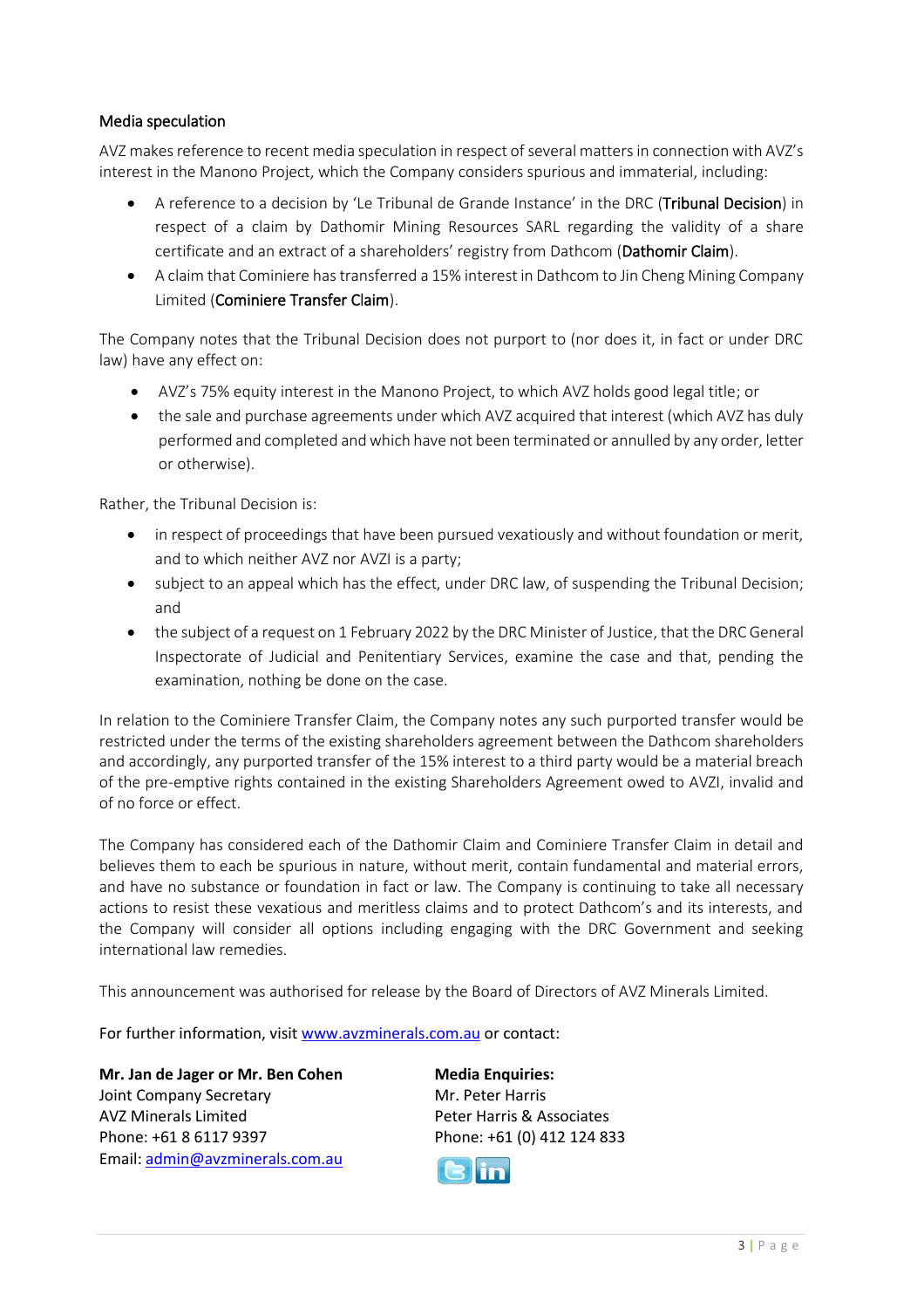### ABOUT MANONO LITHIUM AND TIN PROJECT

AVZ holds a 75% interest in the Manono Project, located 500km north of Lubumbashi in the south of the Democratic Republic of Congo, hosting the world class Roche Dure Mineral Resource, one of the largest undeveloped hard rock lithium deposits in the world.

The Manono Project is strategically positioned as a clean, sustainable source of lithium, significantly contributing to the green energy transition, feeding the global lithium-ion battery value chain. With industry leading ESG credentials, it is forecast to be one of the lowest carbon emitting hard rock mines in the world.

#### NO NEW INFORMATION

This document may include references to information that relates to Mineral Resources and Ore Reserves prepared and first disclosed under the JORC Code 2012. The information references the Company's previous ASX announcements noting the following:

- Mineral Resources and Ore Reserves for the Manono Lithium and Tin Operation "MLTO" or Roche Dure reference the Company's previous ASX Announcements "JORC Ore Reserves increase by 41.6% at Roche Dure" released to ASX on 14 July 2021 and "Updated Mineral Resource Estimate Includes Pit Floor "Wedge" Drill Results" released to ASX on 24 May 2021.
- Any reference to Carriere de l'Este mineral resource estimate (MRE) should be read in conjunction with the Company's previous ASX Announcement "Assays from Carriere de l'Este drilling confirms deposit a likely rival to Roche Dure" dated 16 August 2021.
- Any reference to tin exploration targets should be read in conjunction with the Company's previous ASX Announcement "Initial Exploration Target for Alluvial Placer Hosted Tin Defined at the Manono Lithium and Tin Project" dated 18 May 2021.
- The Definitive Feasibility Study (DFS) refers to the April 2020 DFS, announced to the ASX on 21 April 2020.

These announcements are available to view on the Company's website www.avzminerals.com.au. The Company confirms it is not aware of any new information or data that materially affects the information included in the relevant market announcements and, in the case of estimates of Mineral Resources and Ore Reserves, that all material assumptions and technical parameters underpinning the estimates in the relevant market announcement continue to apply and have not materially changed. The Company confirms that the form and context in which the Competent Persons' findings are presented have not been materially modified from the relevant original market announcements

#### FORWARD LOOKING INFORMATION

This announcement contains certain forward-looking statements and comments about future events, including the Company's expectations about the Manono Project and the performance of its businesses. Forward looking statements can generally be identified by the use of forward-looking words such as 'expect', 'anticipate', 'likely', 'intend', 'should', 'could', 'may', 'predict', 'plan', 'propose', 'will', 'believe', 'forecast', 'estimate', 'target' and other similar expressions within the meaning of securities laws of applicable jurisdictions. Indications of, and guidance on, future earnings or financial position or performance are also forward-looking statements.

Forward looking statements involve inherent risks and uncertainties, both general and specific, and there is a risk that such predictions, forecasts, projections and other forward-looking statements will not be achieved. Forward looking statements are provided as a general guide only and should not be relied on as an indication or guarantee of future performance. Forward looking statements involve known and unknown risks, uncertainty and other factors which can cause the Company's actual results to differ materially from the plans, objectives, expectations, estimates and intentions expressed in such forward looking statements and many of these factors are outside the control of the Company. As such,